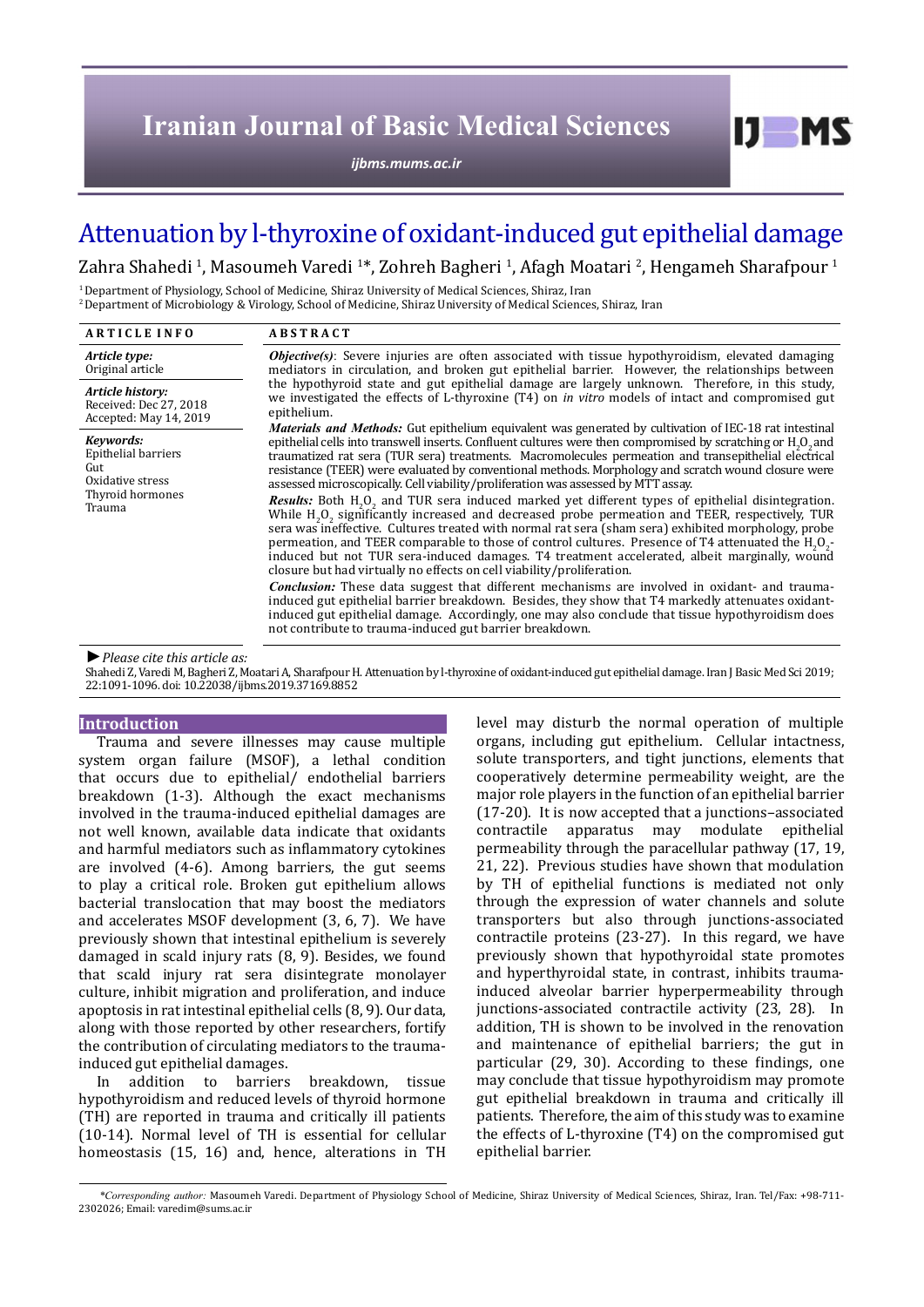# **Materials and Methods**

### *Materials*

Tissue culture media and reagents were purchased from Gibco or Shellmax companies. Transwell inserts were purchased from Corning Company (Germany). IEC-18 rat intestinal epithelial cells were obtained from Pasture Institute (Tehran, Iran). Tissue culturetested L-thyroxin, hydrogen peroxide, FITC-conjugated dextran-4 (FD-4) probe, and all other reagents were purchased from Sigma (Steinheim, Germany).

### *Methods*

## *Animals, trauma induction, and sera collection*

Adult male Sprague-Dawley rats weighing 270–300 g were obtained from laboratory animal house, Shiraz University of Medical Sciences, Shiraz, Iran. Animals had free access to commercial rat chow and water. The room temperature (22 ± 2 ° C) and lighting (on from 7:00 am to 7:00 pm) were monitored daily. Animals were traumatized by high tidal volume mechanical ventilation, as described previously (23). In brief, animals were anesthetized and subjected to tracheostomy. Then, the animals were either connected to a volume-controlled ventilator (traumatized rats) or left to breathe normally (sham rats). By the end of the ventilation period, heart blood samples were collected from traumatized and sham animals. Sera were then harvested and stored at -20 ° C until used for tissue culture experiments. Animal Care and Use Committee of Shiraz University of Medical Sciences approved the experimental protocols.

#### *Cells, epithelial barrier construction, and transepithelial electrical resistance assessment*

IEC-18 rat intestinal epithelial cells were grown and passaged according to the protocol previously described for IEC-6 cells (8). Gut epithelial barrier equivalent was generated by seeding the cells into transwell inserts (31). In brief,  $5x10<sup>4</sup>$  cells in 500 µl culture media were seeded into transwell inserts, holding permeable membrane, and grown for at least three days. From day three on, transepithelial electrical resistance (TEER) was measured using EndOhm and EVOM2 apparatus (World Precision Instruments, USA). Cultures with constant TEER for three consecutive days were used for experiments. Protocols provided by the manufacturer were followed during TEER assessment and system calibration. When morphology of the epithelium was to be tested, cells were seeded into inserts holding polyester membrane because it confers better optical clarity and cell visibility as compared to polycarbonate membrane.

## *Epithelial injury induction and permeability assessment*

Epithelial injury was induced by exposing confluent cultures to  $H_2O_2$  for 30 min (1 mM, final concentration) or TUR sera (5%) for 32 hr. Sham and control cultures were exposed to normal rat sera (sham sera) and FBS, respectively. By the end of the incubation periods, FD-4 probe was added to the apical side of the inserts (1 mg/ml final concentration). Media samples were then collected from the basal side of the inserts at 30 min interval for 2 hr. The fluorescent activity of the samples was immediately measured by spectroscopy (excitation and emission of 487 nm and 518 nm, respectively). The readings were then applied to the corresponding

standard curves, and the concentration of FD-4 was determined accordingly. When the effects of T4 were to be tested, cells were exposed to a physiologic  $(0.1 \mu)$ M) or supraphysiologic  $(5 \mu M)$  dose of T4, 2 hr prior to  $H_2O_2$  or TUR sera treatment. The effects of T4 on a different type of epithelial injury, scratch wound, were also examined. The wounds were generated according to a previously described protocol (8). Briefly, cells were seeded into 6-well plates and grown in regular media. On the day of experiment, one wound/well was generated in confluent cultures. The cultures were then washed with PBS, and the medium was replaced by fresh media supplemented with 1% FBS with or without T4. Wound area was recorded immediately and considered as original wound size. Wound closure, as an index of cell motility, was monitored for 6–8 hr, and recorded by photography. Photomicrographs were then digitalized by the aid of ImageJ software.

## *Cell viability assessment*

Cell viability/proliferation was estimated by  $conventional MTT$  assay. In brief, cells  $(7x10<sup>3</sup>)$  were seeded into a 96-well plate and grown in regular culture media. On the day of the experiment, semiconfluent cultures were treated with fresh media supplemented with 1% FBS with or without T4 (5  $\mu$ M final concentration) and incubated for 48 hr. The MTT solution was then added to the culture media, and the plate was incubated for 4 hr to let the conversion of yellow MTT to purple formazan crystals. At the end of this incubation period, formation of formazan crystals was examined microscopically. To dissolve the crystals, culture media was aspirated, and an equal volume of DMSO was added to each well precisely. The reactions were then quantified by colorimetric method using a BioTech plate reader.

#### *Statistical analysis*

The data were analyzed by the aid of Statistical Package for the Social Sciences (SPSS, ver. 23). Significant differences between test groups were determined by one-way analysis of variance followed by the Mann-Whitney test. The paired Student t-test was used for probe permeation data analysis. For all statistical analysis, a *P*-value<0.05 was preset as the level of significance.

#### **Results**

# *Effects of H<sub>2</sub>O<sub>2</sub> and TUR sera on epithelial morphology in the presence and absence of T4*

As shown in Figure 1, cultures treated with  $H_2O_2$ showed rapid and progressive epithelial disintegration. Within one hour, multiple large wounds with rough margins appeared throughout the culture (Figure 1A). Cells located at the wound edges exhibited severe cell swelling, characteristic of necrotic cells. Besides, many cells in the culture exhibited arborized plasma membrane indicating that cells are not in a normal state. There were no indications of cell retraction or compaction around the wounds. Although with a rather long delay of 32 hr, TUR sera induced epithelial disintegration as well. From morphological point of view, however, the wounds were very different from those induced by  $\mathrm{H_2O_2}$ . They were smaller and exhibited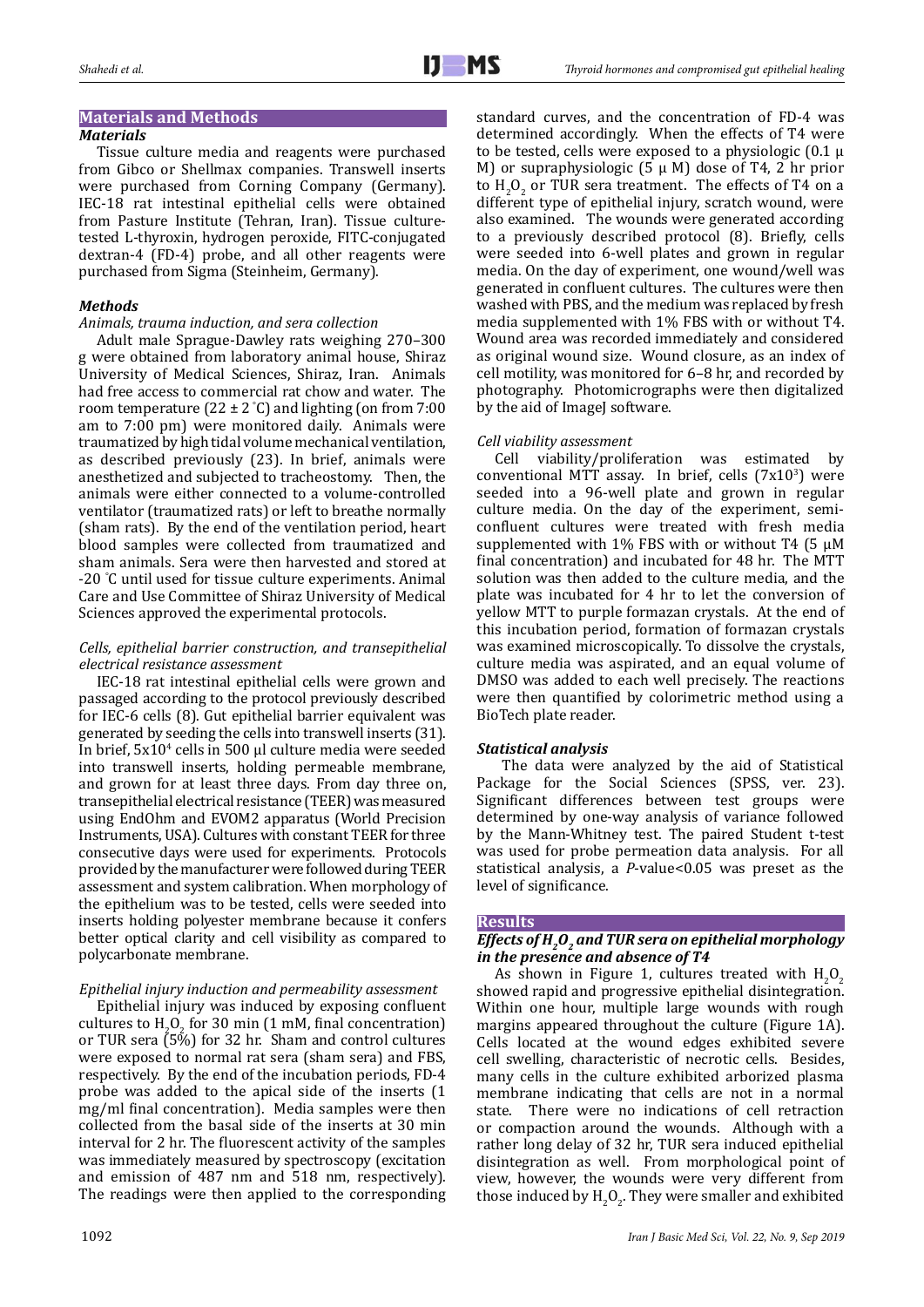

**Figure 1.** Representative photomicrographs show *in vitro*-made gut epithelium treated with  $H_2O_2$  (A) or traumatized rat serum, TURsera, (B). Both treatments induced epithelial damages (black arrows) that were different in nature. Presence of T4 attenuated the  $H_2O_2$ -induced (C) but not TURsera-induced (not shown) damages. The epithelium treated with normal rat sera, sham sera, (D) or FBS (Control, not shown) remained intact. Black arrowheads show cell necrosis and compaction in the  $H_2O_2$ -treated and TUR-treated epithelia, respectively. White arrowheads point to the transwell membrane pores that are exposed at the injury sites

smooth margins. No necrotic or apoptotic cells were detected. Interestingly, a contracture-like reaction was detected in close proximity of almost all wounds (Figure 1B). Pretreatment with T4 attenuated the  $H_2O_2$ . induced (Figure 1C) but not TUR sera-induced (data not shown) epithelial disintegration. Morphological feature of the sham sera-treated cultures was rather similar to that of (Figure 1D) control cultures. However, sham sera-treated cultures exhibited multilayer rather than monolayer structure at a few spots, suggesting that growth-promoting effects of homologous sera are greater than those of heterologous sera.



**Figure 2.** Fluorescein isothiocyanate dextran-4 KD (FD-4) probe permeation measure of intact (Control) and  $H_2O_2$ -compromised gut epithelium in the presence or absence of physiologic (0.1 μM) and supraphysiologic (5  $\mu$ M) doses of T4. Probe permeation was measured for 2 hr at 30 min interval. Each bar shows Mean±SEM of the data collected from 4 to 5 individual experiments. \**P*<0.05, significant differences in comparison with corresponding time points of control culture. #*P*<0.05, significant differences in comparison with corresponding time points of  $H_2O_2$ -treated cultures ( $H_2O_2$ )



**Figure 3.** Transepithelial electrical resistance (TEER) of gut epithelium treated with  $H_2O_2$ , traumatized rat sera (TURsera) or normal rat sera (Sham sera) in the presence and absence of physiologic  $(0.1 \mu M)$  and supraphysiologic (5 μM) doses of T4. Control cultures were treated with FBS. Each bar presents mean±SEM of 4-5 individually tested epithelia. \**P*<0.05, significant differences in comparison with control and  $H_2O_2$ -treated epithelia

#### *Permeability and TEER of the compromised epithelium in the presence and absence of T4*

Probe permeations of the cultures are shown in Figure 2. As the bar graphs show, control cultures were somewhat permeable to FD-4 probe. Permeability of  $H_2O_2$ -treated cultures was greater than that of control cultures. Statistical analysis revealed that the differences are significant (*P*≤0.05) at 90 min and 120 min, but not 30 min and 60 min after probing. Concentrations of the probe in samples collected from  $H_2O_2$ -treated cultures were  $3.88\pm0.7$  n mole/ $\mu$ l and  $5.68\pm0.3$  n mole/ μl at 90 min and 120 min time points, respectively, which are significantly higher than those of control cultures at the corresponding time points (1.70±0.3 n mole/ $\mu$ l and 2.63±0.4 n mole/ $\mu$ l at the indicated time points, respectively). Neither physiologic  $(0.1 \mu M)$  nor supraphysiologic (5.0 µM) dose of T4 had significant effects on the permeability of control cultures. However, the  $H_2O_2$ -mediated hyperpermeability was significantly (*P*≤0.05) reduced in the presence of T4 (2.58±0.3 n mole/  $\mu$ l, 3.80±0.3 n mole/ $\mu$ l). Statistical analysis revealed that the reducing effects of T4 are significant (*P*<0.05). The  $H_2O_2$ -induced hyperpermeability was associated with a significant reduction in TEER. As shown in Figure 3,  $H_2O_2$ caused a significant drop in TEER (7.0±0.5 Ω-unit area vs 17±0.9 Ω-unit area; *P*≤0.05). Although pretreatment with T4 significantly attenuated the  $H_2O_2$ -induced hyperpermeability, it did improve TEER marginally. Likewise, T4 had no significant effects on TEER of control cultures. Control cultures exhibited similar TEER in the presence and absence of the physiologic and supraphysiologic doses of T4 (17 $\pm$ 0.6 Ω-unit area and  $17±0.3$  Ω-unit area, respectively).

Cultures treated with TUR sera and sham sera showed reduced probe permeation when compared to that of the control culture. However, statistical analysis revealed that the reductions are not significant. Pretreatment with T4 did not alter probe permeation in these cultures. Likewise, neither TUR nor sham sera had significant effects on TEER (Figure 3).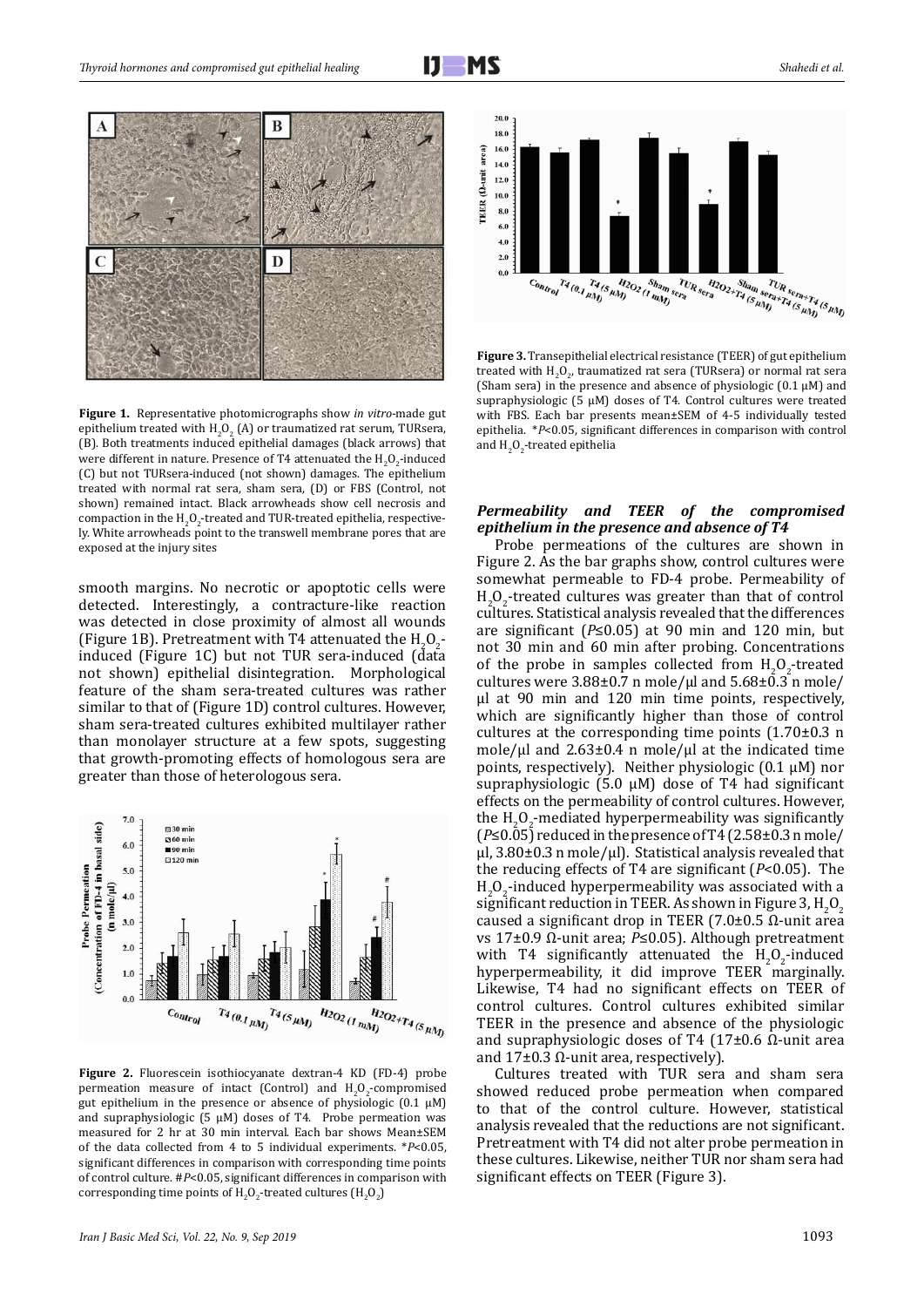

**Figure 4.** Fluorescein isothiocyanate dextran-4 KD (FD-4) probe permeation measure of gut epithelium treated with traumatized rat sera (TURsera) or normal rat sera (Sham sera) in the presence or absence of physiologic (0.1 μM) and supraphysiologic (5 μM) doses of T4. Control cultures were treated with FBS. Probe permeation was measured for 2 hr at 30 min intervals. Each bar presents mean±SEM of 4-5 separate experiments



**Figure 5.** Effects of supraphysiologic dose of T4 on viability (A) and motility (B) of IEC-18 cells evaluated by MTT and scratch wound healing assays, respectively. Each bar shows mean±SEM of 4 (MTT assay) or 3 (Wound closure assay) separate experiments. At least, 12 wounds were examined in each experiment

## *Epithelial cell mobility and viability in the presence and absence of T4*

To determine whether attenuation by T4 of H2O2 induced epithelial disintegration is mediated through activation of cell motility and/or viability, the rates of scratch wound closure and cell proliferation were assessed in the presence and absence of T4. As shown in Figure 5A, wound size reduction was greater in T4-treated cultures as compared to those in control cultures, indicating that T4 may accelerate IEC-18 cells motility and promote epithelial resealing. However, statistical analysis of the data revealed that T4-mediated cell motility is marginally significant (*P*≤0.06). Cell proliferation in cultures treated with a supraphysiologic dose of T4 was comparable to those of control cultures, suggesting that proliferation of IEC-18 cells is not affected by T4 (Figure 5B).

#### **Discussion**

The data of the present study suggest that  $H_2O_2$ compromises gut epithelium and that T4 attenuates the damage, at least in part, through inhibition of cell death. Morphological alterations such as cell swelling and plasma membrane blebbing, in conjunction with the absence of epithelial contracture, in the  $H_2O_2$ -treated cultures indicate that epithelial disintegration and

hyperpermeability are mostly mediated through cell death; necrosis perhaps. The cytotoxic effects of  $H_2O_2$ reported here are in agreement with previous findings (32-34). Although more recent studies suggest that cytotoxic effect of  $H_2O_2$  is mediated through multiple pathways  $(11, 35-38)$ , early studies show that it is mainly mediated by increased lipid peroxidation and plasma membrane disintegration (32, 39); typical events in the process of cell necrosis.

Thyroid hormones play important roles in development, maintenance, and renovation of the gut epithelium (29, 40-42). Our results show that the  $H_2O_2$ . induced epithelial disintegration and hyperpermeability are significantly inhibited in the presence of T4. We assumed that T4 might have mediated the effects by activation of cell growth and/or motility. Despite activation of cell growth and/or motility. marginal activation by T4 of cell motility, the results of MTT and the insignificant effect of T4 on cell motility ruled out the assumption, and suggested to us that the improving effects of T4 are mediated largely through inhibition of cell death.

As originally described by Quaroni and May, IEC-18 cells are rat intestinal crypt cells and exhibit many crypt cell criteria including higher proliferation rate and more leaky junctions as compared to differentiated villus epithelial cells (43). In fact, both transcellular and paracellular pathways contribute to the permeability weight of a barrier. While the former depends on solute transporter proteins and water channels, the latter depends on cell junctions. Accordingly, the epithelial hyperpermeability induced by  $H_2O_2$  may have been mediated not only through cell death but also through modulation of transporters and intercellular junctions. Data reported by Kevil and colleagues support the hypothesis. Using *in vitro* model of endothelial barrier, they have shown that,  $H_2O_2$ -induced hyperpermeability is associated with alterations in junctional proteins and associated kinase/phosphatase activities (44, 45). There is evidence to show that T4 potently inhibits several kinases, including those involved in regulation of paracellular pathway (46). We acknowledge that the present study does not address the exact underlying mechanisms of attenuation by T4 of the  $H_2O_2$ -induced epithelial disintegration. However, we have previously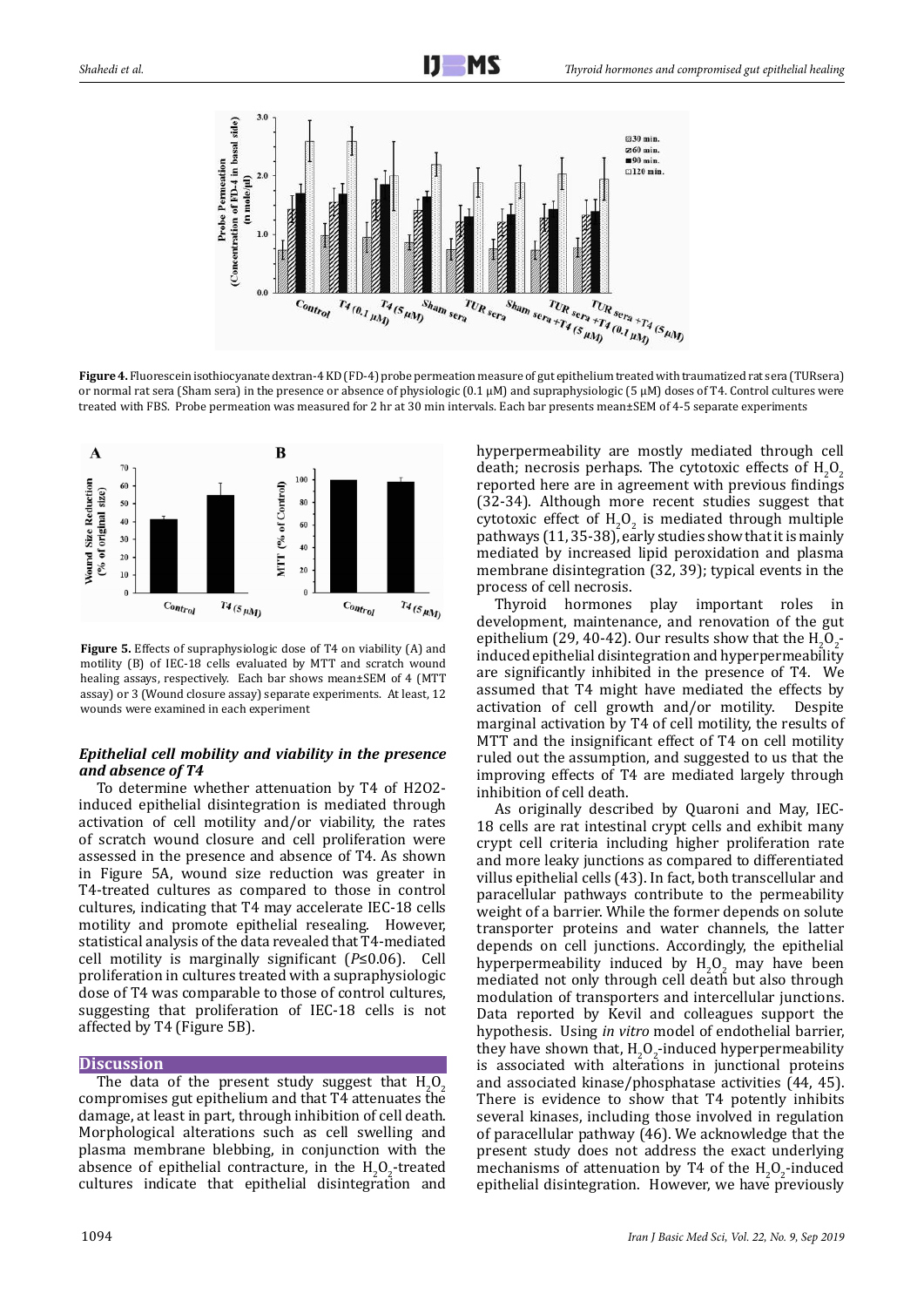shown that supraphysiologic levels of TH improve alveolar fluid clearance by a reduction in phosphomyosin light chain, a cell junction-associated protein, and up-regulation of aquaporin five protein expression (23). Whether attenuations by T4 of  $H_2O_2$ -induced effects are mediated, at least in part, through the same mechanisms, remain to be determined. Furthermore, T4 may bind to its cell surface receptor, αvβ3 integrin, and activates different cell motility- and survival-related signaling pathways that may have contributed to the T4 effects (47).

We have previously shown that sera collected from burn injury rats compromise gut epithelium, disintegrate monolayer culture, and alter gene expression of rat intestinal epithelial IEC-6 cells (8- 10). Although in the present study, the nature of injury, cell culture model, and the cell type are different, TUR sera exerted somewhat similar effects on the cells. Surprisingly, TUR sera disintegrated the cell monolayer culture but had no effects on probe permeation measure and TEER. Given that TUR disintegrated the epithelium through contracture rather than cell death, one possible explanation for the unchanged probe permeation and TEER in the TUR sera-treated cultures is that increased probe permeation in the disintegrated regions is counterbalanced by reduced probe permeation in the compacted area.

#### **Conclusion**

The results of the present study suggest that trauma-mediated damaging factors and oxidative stress compromise intestinal epithelial barrier through different mechanisms and that healing effects of T4 on epithelial damage depend on the type of injury. Since the mechanism of epithelial resealing depends on developmental stage, species, tissue type, and nature of the damage, we believe that consumptive hypothyroidism may not contribute to all forms of trauma-induced barriers dysfunction.

#### **Acknowledgment**

We gratefully acknowledge the valuable comments from Dr P Jafari for statistical analysis of the data and appreciate the patience of F Frootan for photomicrography assistance. A part of the results presented in this study was from the MSc thesis of one of the authors (Z Shahedi). This work was financially supported by a grant (M Varedi; grant no. of 6734-92) from Research Council of Shiraz University of Medical Sciences, Shiraz, Iran.

## **Conflicts of Interest**

The authors declare that they have no conflicts of interest.

#### **References**

1. Ramirez M. Multiple organ dysfunction syndrome. Curr Probl Pediatr Adolesc Health Care 2013;43:273-277.

2. Slutsky AS, Tremblay LN. Multiple system organ failure. Is mechanical ventilation a contributing factor? Am J Respir Crit Care Med 1998;157(6 Pt 1):1721-1725.

3. Fink MP. Intestinal epithelial hyperpermeability: update on the pathogenesis of gut mucosal barrier dysfunction in critical illness. Curr Opin Crit Care 2003; 9:143-151.

4. Marshall JC. Inflammation, coagulopathy, and the pathogenesis of multiple organ dysfunction syndrome. Crit Care Med 2001; 29(7 Suppl):S99-106.

5. Volman TJ, Goris RJ, van der Meer JW, Hendriks T. Tissueand time-dependent upregulation of cytokine mRNA in a murine model for the multiple organ dysfunction syndrome. Ann Surg 2004;240:142-150.

6. Namas RA, Mi Q, Namas R, Almahmoud K, Zaaqoq AM, Abdul-Malak O, *et al.* Insights into the role of chemokines, damageassociated molecular patterns, and lymphocyte-derived mediators from computational models of trauma-induced inflammation. Antioxid Redox Signal 2015;23:1370-1387.

7. Deitch EA, Xu D, Kaise VL. Role of the gut in the development of injury- and shock induced SIRS and MODS: the gut-lymph hypothesis, a review. Front Biosci 2006;11:520-528.

8. Varedi M, Greeley GH, Jr., Herndon DN, Englander EW. A thermal injury-induced circulating factor(s) compromises intestinal cell morphology, proliferation, and migration. Am J Physiol 1999;277(1 Pt 1):G175-182.

9. Varedi M, Lee HM, Greeley GH, Jr., Herndon DN, Englander EW. Gene expression in intestinal epithelial cells, IEC-6, is altered by burn injury-induced circulating factors. Shock 2001;16:259-263.

10. Peeters RP, van der Geyten S, Wouters PJ, Darras VM, van Toor H, Kaptein E, *et al*. Tissue thyroid hormone levels in critical illness. J Clin Endocrinol Metab 2005;90:6498-6507.

11. Arem R, Wiener GJ, Kaplan SG, Kim HS, Reichlin S, Kaplan MM. Reduced tissue thyroid hormone levels in fatal illness. Metabolism 1993;42:1102-1108.

12. Bremner WF, Taylor KM, Baird S, Thomson JE, Thomson JA, Ratcliffe JG, *et al*. Hypothalamo-pituitary-thyroid axis function during cardiopulmonary bypass. J Thorac Cardiovasc Surg 1978;75:392-399.

13. Sharma AK, Vegh E, Orencole M, Miller A, Blendea D, Moore S, *et al*. Association of hypothyroidism with adverse events in patients with heart failure receiving cardiac resynchronization therapy. Am J Cardiol 2015;115:1249-1253.

14. Economidou F, Douka E, Tzanela M, Nanas S, Kotanidou A. Thyroid function during critical illness. Hormones (Athens) 2011;10:117-124.

15. Senese R, Cioffi F, de Lange P, Goglia F, Lanni A. Thyroid: biological actions of 'nonclassical' thyroid hormones. J Endocrinol 2014;221:R1-12.

16. Mullur R, Liu YY, Brent GA. Thyroid hormone regulation of metabolism. Physiol Rev 2014;94:355-382.

17. Shen L. Tight junctions on the move: molecular mechanisms for epithelial barrier regulation. Ann N Y Acad Sci 2012;1258:9-18.

18. Laforenza U. Water channel proteins in the gastrointestinal tract. Mol Aspects Med 2012;33:642-650.

19. Suzuki T. Regulation of intestinal epithelial permeability by tight junctions. Cell Mol Life Sci 2013;70:631-659.

20. Tsukamoto T, Nigam SK. Tight junction proteins form large complexes and associate with the cytoskeleton in an ATP depletion model for reversible junction assembly. J Biol Chem 1997;272:16133-16139.

21. Cunningham KE, Turner JR. Myosin light chain kinase: pulling the strings of epithelial tight junction function. Ann N Y Acad Sci 2012;1258:34-42.

22. Turner JR, Rill BK, Carlson SL, Carnes D, Kerner R, Mrsny RJ, *et al*. Physiological regulation of epithelial tight junctions is associated with myosin light-chain phosphorylation. Am J Physiol 1997;273(4 Pt 1):C1378-1385.

23. Pajouhi N, Owji M, Naghibalhossaini F, Omrani GH, Varedi M. Modulation by thyroid hormone of myosin light chain phosphorylation and aquaporin 5 protein expression in intact